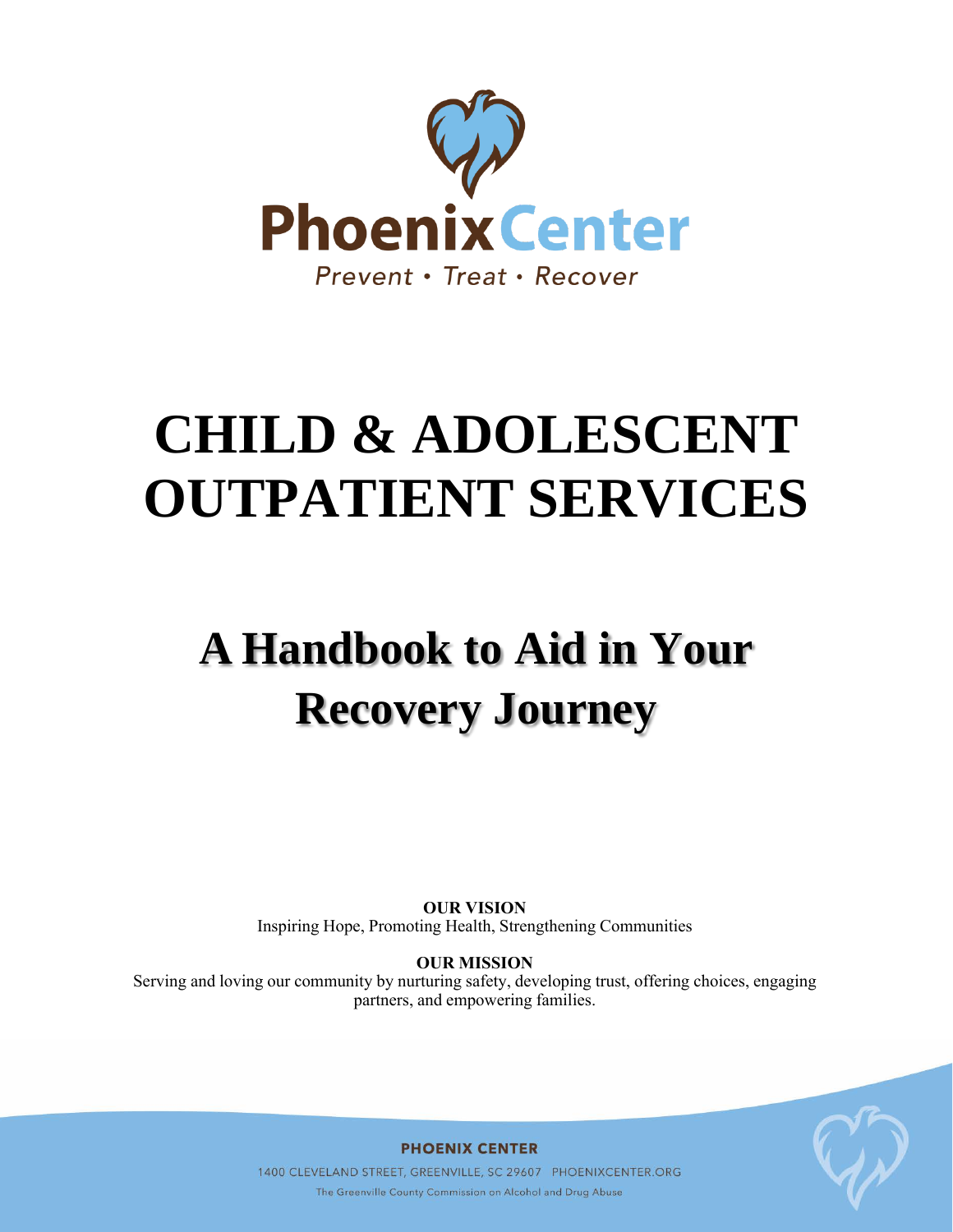

#### *A Special Message from the Executive Director…*

Welcome to the Phoenix Center. On behalf of the entire staff, thank you for making the choice to be here. Many of us have been in the same place you are right now. This is my story and I hope it encourages you to know that you are not alone.

I know a lot about addiction and the negative effects of substance use. I watched my dad struggle for years, in and out of the hospital, until he finally died of cirrhosis when he was 43. When he died, he weighed less than 100 pounds and had yellow skin and eyes because his liver had stopped working. I saw my aunt attempt suicide multiple times as she struggled with her substance use and depression. She finally lost her life during emergency surgery to remove her gall bladder that was destroyed due to substance use. I saw my uncle lose both of his legs related to smoking and alcohol use. I saw my grandma broken hearted as she buried her children.

I tried desperately to save all of them. I begged them to go to AA meetings. I told them that they should be ashamed for hurting their families this way. I told them that God was not happy with them. Shame, shame, shame. I didn't fully understand it at the time but they were already consumed with shame. My shame wasn't helping. It was pushing them away. When I finally understood this as an adult, I was horrified at what I had done. Why hadn't I loved them more instead of shaming them? This left me feeling overwhelmed and very depressed.

The weight of this sadness and loss was killing me. I had just returned home from college and I took a job at a treatment facility in my home town. The weight piled on. I was carrying the weight of my lost family members, the weight of my own shame, and the weight of my patients' success. I couldn't save them but I wanted desperately to save them. I began to binge drink and I became very depressed.

Thankfully, I told my supervisor and she helped me get admitted to Carolina Center. When I was discharged, I started counseling and went to some recovery meetings. I reconnected with my church. Slowly, I made peace with myself. Over the years since then, I have learned more about this disease of substance use. I understand now that I can't save anyone. That is not within my power. I can love the person for all the things he/she is, apart from the substance use. I am proud that I have my dad's eyes and dimples. I'm proud that he taught me that my grandma is always right and I should not raise my voice to her. I've also learned to set healthy boundaries. I don't take phone calls from a certain family member at 7 in the morning because I know he is high.

One of the most important things I have learned is that each person's recovery is his/her own. I don't have the right to dictate anything to anyone. My job as a friend, family member, mentor, or employer is to walk alongside the person who is struggling to offer support, love unconditionally, and do what I'm asked to do, whatever that may be.

Every day offers another chance for recovery. As a professional in the substance use treatment field, my job is to find the resources that people in my community need. One of the most important resources is a team of staff who will walk alongside our patients, not in front of or behind, and encourage them to do what it takes to stay alive. I'm proud that we have a team just like this at Phoenix Center. I wish my dad had found long term recovery but more importantly, I wish he was still alive, because being alive means there is still hope. That is what I wish for everyone who is still struggling with this vicious disease. I hope we can all agree that having someone alive is worth trying anything. Just one more day, one day at a time.

Rebecca Maddoy

Executive Director

*Serve and Love Every Day*

**PHOENIX CENTER** 

1400 CLEVELAND STREET, GREENVILLE, SC 29607 PHOENIXCENTER.ORG The Greenville County Commission on Alcohol and Drug Abuse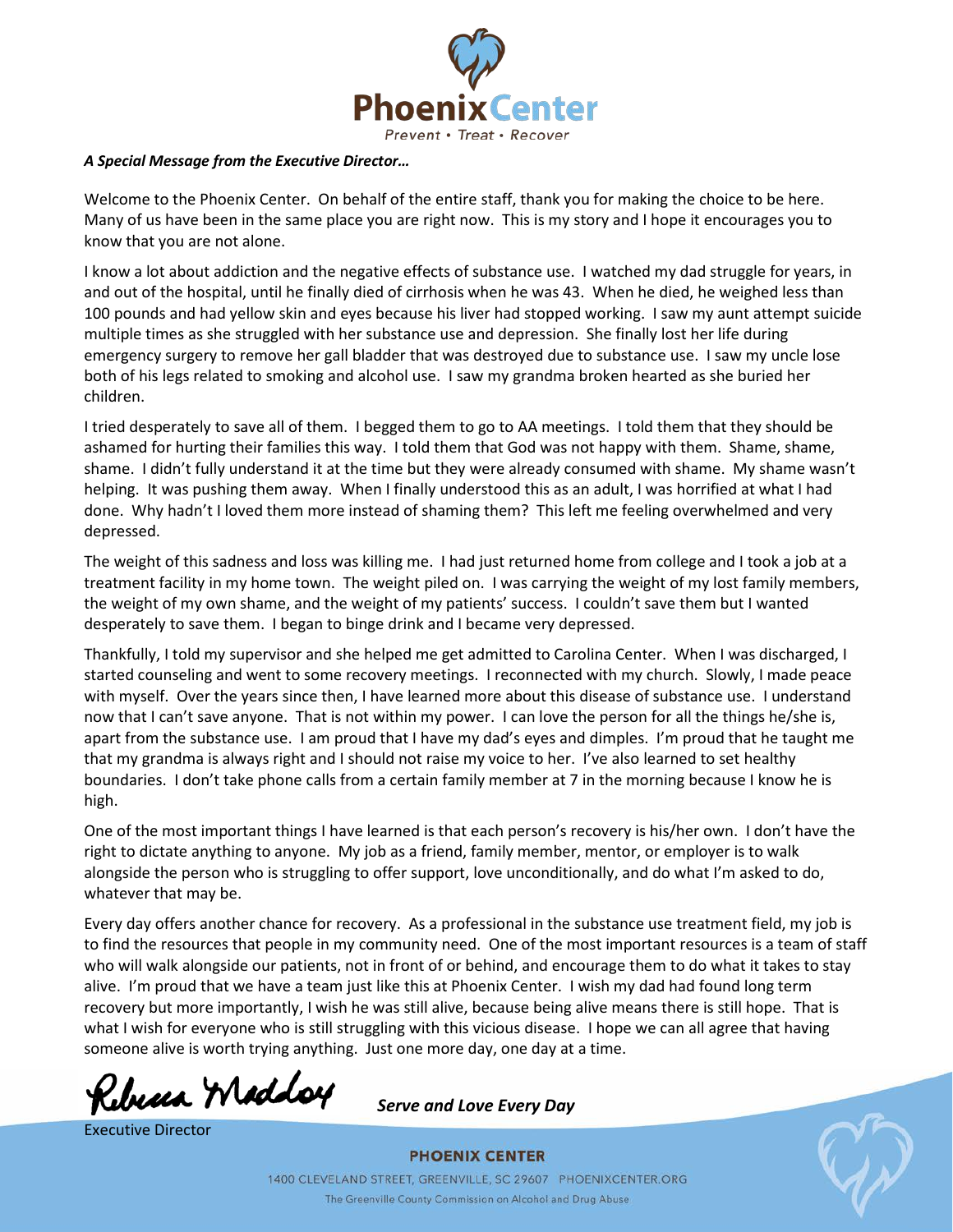# **Table of Contents**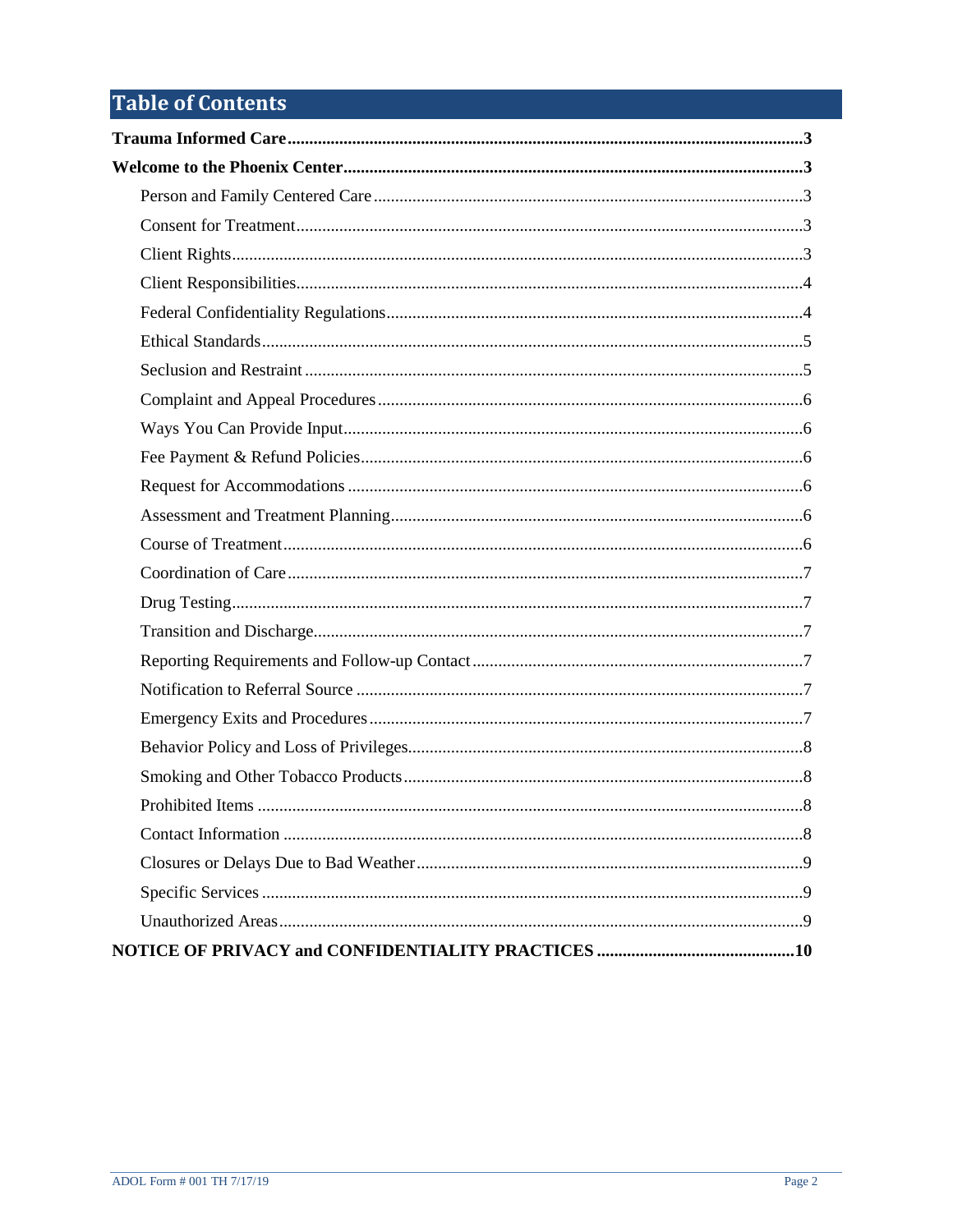# **Trauma Informed Care**

<span id="page-3-0"></span>Outpatient staff practices the principles of Trauma Informed Care (TIC). This means that we focus on understanding, recognizing, and responding to the effects of trauma. We do this by being mindful of our actions, words, or practices that may make a person uncomfortable or afraid due to a negative memory or experience. The Outpatient staff wants you to feel comfortable and safe here; and we want to respond to any issues that make you feel uncomfortable or unsafe. If you have any interactions with a staff member, volunteer, or visitor who makes you feel unsafe, please share this with your counselor. If there is anything about our building or grounds that make you feel unsafe or uncomfortable, please share this with your counselor. Your safety and comfort are our number one priority.

# **Welcome to the Phoenix Center**

### **Person and Family Centered Care**

<span id="page-3-2"></span><span id="page-3-1"></span>Phoenix Center services are person and family centered with a focus on the needs, strengths, abilities, and preferences of both the individual and the family unit. Staff interactions with clients are positive, encouraging, and non-judgmental to support both the individual and family unit to make the changes necessary for initiation into recovery.

#### **Consent for Treatment**

<span id="page-3-3"></span>Your participation in the treatment process is voluntary. If you are unwilling to participate in the services that are recommended for you, notify a staff member so that he or she may assist you with other referrals. If you are under the age of 16, you must have written permission from your parent or guardian in order to receive services.

## **Client Rights**

<span id="page-3-4"></span>As a Phoenix Center client you are entitled to the following rights, which may not be revoked for any reason:

- Respectful treatment in a dignified, secure and private manner which includes respect for property
- Privacy during treatment, visits, and while receiving personal care
- Confidential services that are protected by Federal Law with specific restrictions in regard to the use, storage and disclosure of any record of participation in this program
- Access to all services regardless of race, sex, national origin, physical or mental handicap, gender, age, sexual orientation, or personal ability to pay
- Professional services which do not include any form of abuse, neglect or humiliation as part of the treatment model
- Protection from financial or other exploitive activity
- Provision of care in the least restrictive environment
- Explanation of grievance procedures to include the address and phone number of SC DHEC, access to forms and other resources to initiate grievance, receive a decision in writing, and appeal to unbiased sources
- Protection from retaliation in the event of a grievance or other complaint against a staff member being filed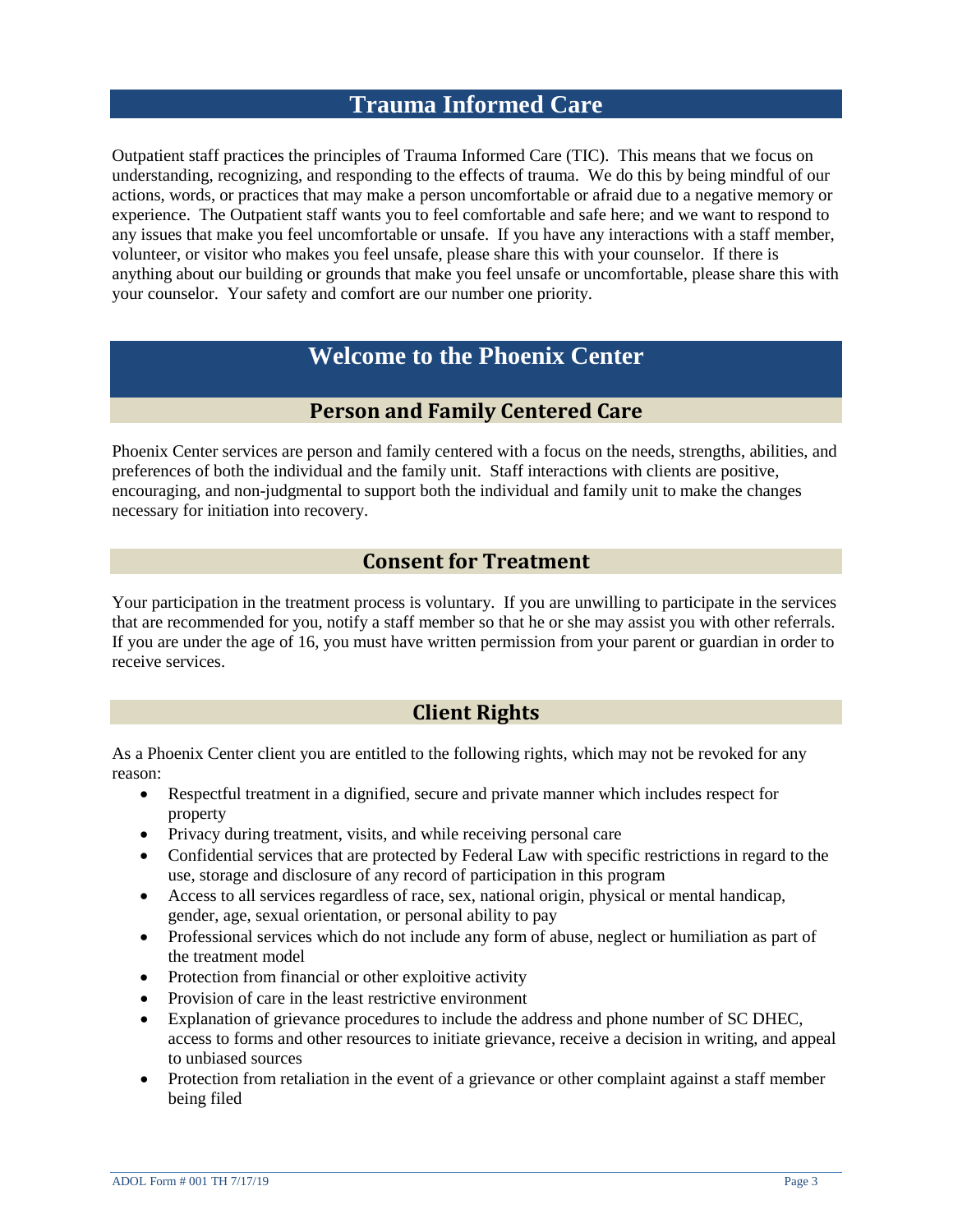- Access to records and timely response to requests for copies of records
- Protection from the behavioral disruptions of other residents
- Timely access to information necessary to make decisions in regard to treatment including evidence based information about alternative treatments, medications, and modalities
- Informed consent, refusal, or other expression of choice regarding service delivery, release of information, concurrent services, composition of the service delivery team and involvement in research projects
- Access or referral to legal entities, self-help support services, or advocacy support
- Adherence to research guidelines and ethics
- Complete and timely investigation and resolution of alleged infringement of rights or other inappropriate staff activity
- Individual evaluation and treatment recommendation based on strengths, needs, abilities and preferences, with full opportunity to participate in the Individual Plan of Care
- Assessment of fees and development of payment plan in a manner that is fair and consistent
- To refuse treatment or withdraw from services at any time without affecting re-entry at a later time; however, the Treatment Team may place time limits for re-entry if you are not making progress and refusing other services. This time frame is generally between 1-6 months unless you are in crisis or can demonstrate a commitment to recovery and the helping process
- Other legal rights protected by law

<span id="page-4-0"></span>If you feel that your rights have been violated please contact the Client Advocate at (864) 467-2632 to discuss your concerns. You may also contact the Department of Health and Environmental Control – Bureau of Health Facilities Licensing at (803) 545 – 4370 or 2600 Bull Street, Columbia, SC 29201 to discuss your concerns.

#### **Client Responsibilities**

- Be on time for all appointments.
- Call the counselor or group leader if an appointment will be or has been missed. Unexcused absences may result in being dropped from the group roster and charged a broken appointment fee. In the event you are dropped from a group, you can be placed on the bottom of the waiting list, recommended for a higher level of care and/or unsuccessfully completed.
- Complete your goals in the Individualized Plan of Care.
- Attend all sessions totally alcohol and other drug free. A positive drug screen for alcohol, illicit drugs, and prescription medications not prescribed to you or refusal to submit to a drug screen may result in changes in treatment including level of care.
- Notify Phoenix Center staff immediately if there is an address and/or telephone number change.
- <span id="page-4-1"></span>• Attend the first available group.

## **Federal Confidentiality Regulations**

Federal laws and regulations, HIPPA and 42CFR, protect the confidentiality of alcohol and other drug abuse client records maintained by this program. Program staff may not say to any person outside of the program that a person attends the program or disclose any information that identifies an individual as an alcohol or other drug abuser unless:

- You consent in writing
- The disclosure is allowed by court order, accompanied by a subpoena specifically authorizing disclosure
- The disclosure is made to personnel for research, audit or program evaluation purposes or in case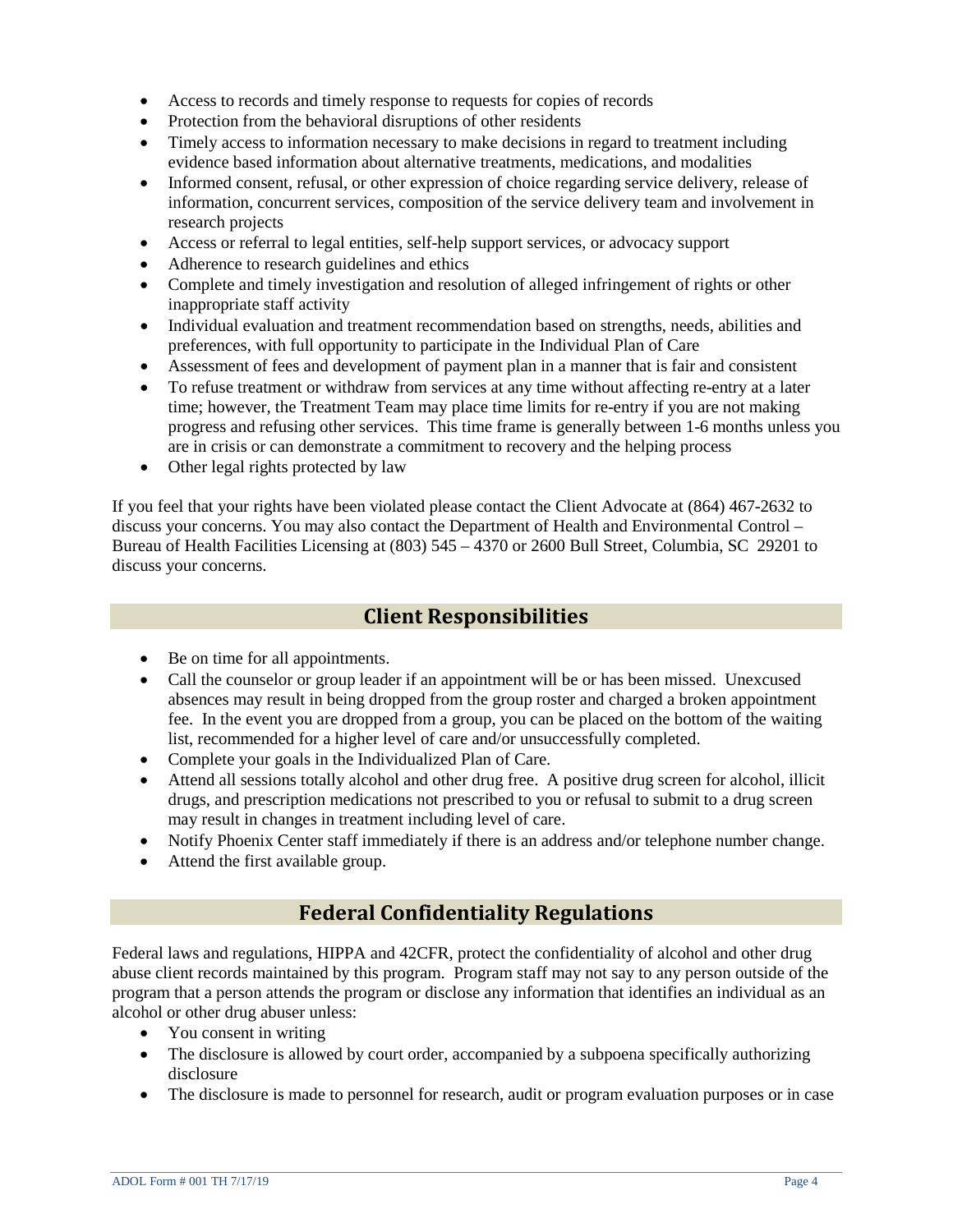of medical emergency

- You commit or threaten to commit a crime either at the program or against any person who works for the program
- The disclosure is made pursuant to a suspicion of child abuse or neglect

<span id="page-5-0"></span>Violation of the Federal Laws and regulations by a program is a crime. Suspected violations may be reported to appropriate authorities in accordance with Federal Regulations.

# **Ethical Standards**

Employees abide by a Code of Business Conduct which addresses the following topics:

- Person and Family Centered Care
- Service Philosophy
- Compliance and Duty of Care
- Professional Conduct
- Communications
- Fair Dealing
- Confidentiality
- Conflict of Interest
- Employment Practices
- Protection and Proper Use of Agency Property

In addition, counselors employed by the Phoenix Center abide by a National Code of Ethical Standards set forth by the National Association of Alcohol and Drug Abuse Commission (NAADAC). This code addresses the following topics:

- Non-Discrimination
- Responsibility
- Competence
- Legal and Moral Standards
- Public Statements
- Publication Credit
- Client Welfare
- Confidentiality
- Client Relationships
- Inter-Professional Relationships
- Remuneration
- Societal Obligations

<span id="page-5-1"></span>If you feel that an employee has committed an ethics violation, you may contact the Client Advocate for assistance. The Client Advocate can be contacted by phone at (864) 467-3742 or you can place a comment in the suggestion box.

#### **Seclusion and Restraint**

Phoenix Center does not allow the use of seclusion or restraint measures by staff. All staff is trained on the prevention of workplace violence and receive initial training and on-going competency-based training on how to handle a crisis without restraints, in a supportive and respectful manner.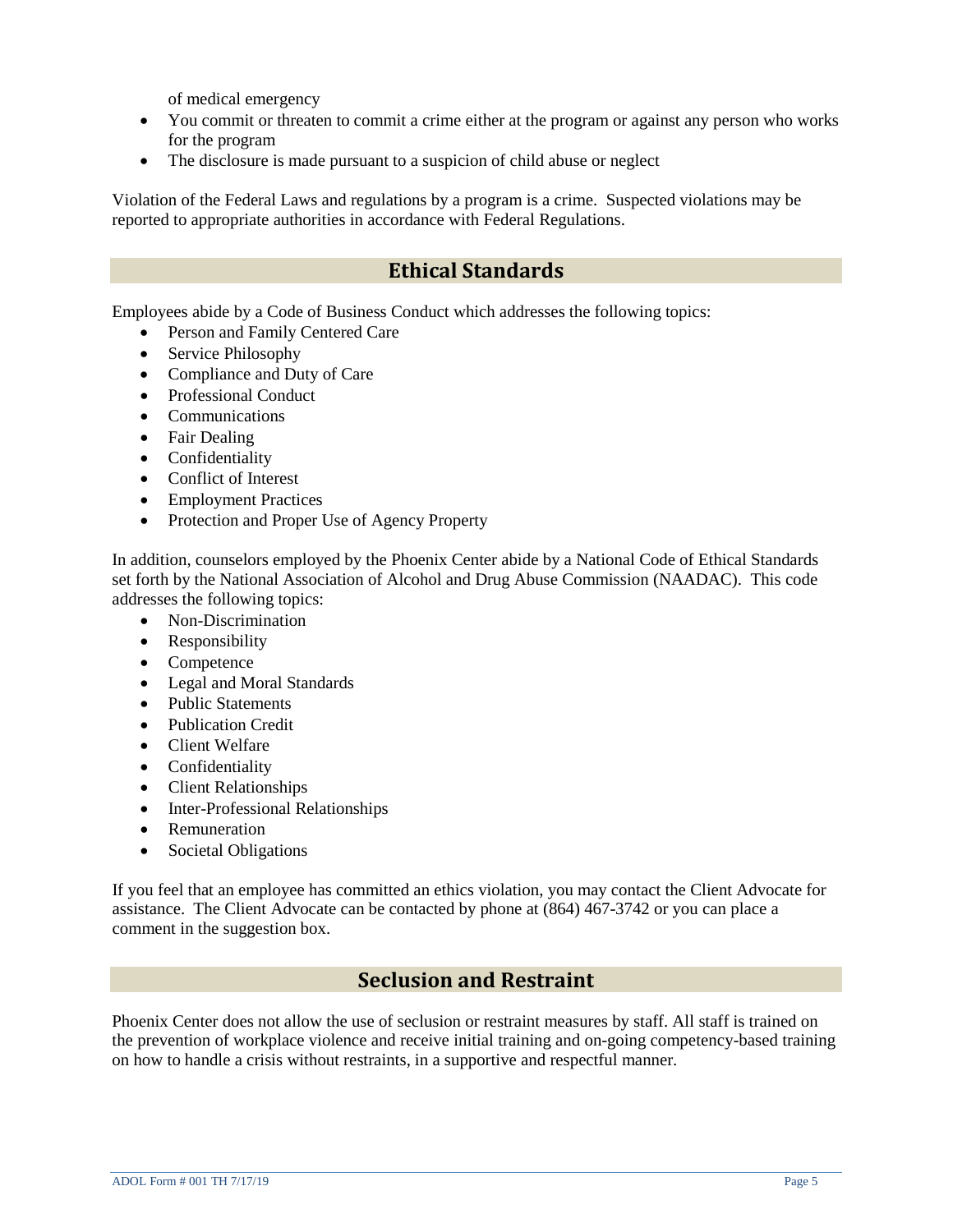#### **Complaint and Appeal Procedures**

<span id="page-6-0"></span>Any client with a grievance regarding any Phoenix Center service will have the grievance resolved within five days and without retaliation from program staff. Forms are available at the suggestion boxes or by asking a staff member for a form. The form should be completed and placed in the suggestion box. A Client Advocate is available to assist you with the grievance process or to attend meetings between you and program staff to discuss your grievance. The Client Advocate can be contacted at (864) 467-2632. Concerns or problems may also be discussed directly with your primary counselor or an outpatient coordinator.

#### **Ways You Can Provide Input**

<span id="page-6-2"></span><span id="page-6-1"></span>We want to hear your comments and suggestions regarding ways we can improve our services. A suggestion box is located in the child  $\&$  adolescent waiting area. You may also speak directly to a staff member. Input is also encouraged from your parent or guardian.

#### **Fee Payment & Refund Policies**

Program and service fees are communicated through the Fee Agreement which is completed during the orientation process. Your parent or guardian is responsible for any charges not covered by a third party and may complete a Financial Assessment for possible reduction in fees. No one is refused services based on a documented inability to pay for services. Phoenix Center accepts self-pay, private insurance and Medicaid as payment sources. Your parent or guardian is notified of any outstanding charges in the form of a monthly statement. If he or she fails to pay the agreed upon amount, Phoenix Center reserves the right to seek legal measures provided by SC law and/or collect outstanding balances through the SC Department of Revenue under the terms of the Setoff Debt Collection Act of 1988 (section 12-59-20).

#### **Request for Accommodations**

<span id="page-6-4"></span><span id="page-6-3"></span>If you need special accommodations due to hearing, visual, language or physical impairments, please inform a staff member at any time during your admission.

#### **Assessment and Treatment Planning**

<span id="page-6-5"></span>Completion of the Assessment and Individual Plan of Care are led by staff but they require your active participation. Please work with your primary counselor by providing accurate information during the assessment process and identifying your goals and objectives to develop the individual plan of care.

#### **Course of Treatment**

Other than assessment and individual treatment planning, most sessions are held in a group setting. Based on information obtained from the assessment and treatment planning process, your primary counselor, along with consultation from the treatment team as necessary, proposes the most appropriate level of care based on standard practice. This level of care determines the number of days you are asked to attend sessions each week and the length of time you are expected to be here on each of those occasions. The overall length of time you are in services is based on completion of at least 75% of your treatment goals.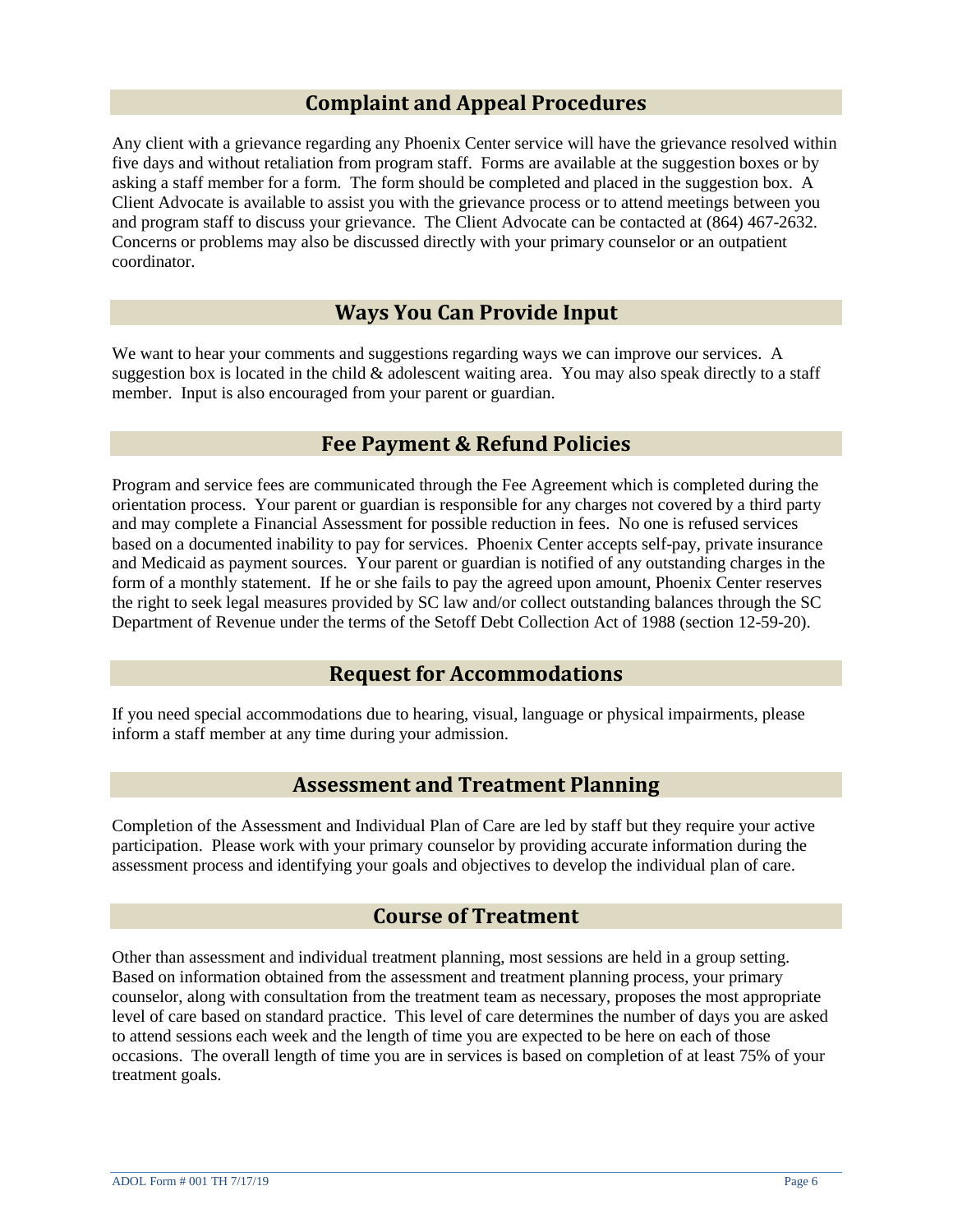#### **Coordination of Care**

<span id="page-7-0"></span>The outpatient staff works as a team to ensure that you receive the best possible care during your admission. They also work together to ensure that referrals are completed prior to your discharge to ensure a seamless transition to other services. Your group leader is the primary contact for questions and concerns.

#### **Drug Testing**

<span id="page-7-1"></span>Clients receive random drug tests throughout treatment. Specimens for drug testing are obtained in a respectful manner and for therapeutic purposes only to provide verification of abstinence and/or at the request of a referring agency.

Drug tests returned positive and/or dilute are staffed by the treatment team and discussed with the client. Positive or dilute drug tests may result in recommendation of further treatment and/or increase in level of treatment required for completion of services. Dilute drug tests may be counted as positive. Clients may be asked to take an observed drug test if the sample is dilute, if the temperature of the sample is too hot or cold, and/or there is suspicion of tampering with the specimen. In the event an observed test is requested, it is performed by a same-sex staff member.

#### **Transition and Discharge**

<span id="page-7-2"></span>Your primary counselor will work with you to monitor progress toward your treatment goals. Regular attendance, participation in the group process, and submission of negative drug screens are important measures in determining readiness to discharge. Failure or refusal to do these things consistently may result in unsuccessful discharge, transfer to a higher level of care, or referral to other services. In general, successful discharge may occur when you have met at least 75% of your treatment goals.

#### **Reporting Requirements and Follow-up Contact**

<span id="page-7-3"></span>Once you have been discharged from services, a staff member may follow-up with you to ensure that you have complied with referral recommendations. Another staff member may contact you approximately 90 days following discharge to conduct an outcome survey and determine if additional services are needed. We encourage you to participate in this process but it is not a requirement for reentry at a later date if needed.

#### **Notification to Referral Source**

<span id="page-7-4"></span>If you are entering services as a requirement from another entity such as the criminal justice system, Department of Social Services, etc., you must complete a Release of Information Form in order for staff to verify your admission and discharge. If you authorize this release, the referral agency is notified when you are discharged and whether or not you completed services successfully.

#### **Emergency Exits and Procedures**

<span id="page-7-5"></span>Please note the location of the nearest exit door. While you are enrolled in the program, you may be asked to participate in an emergency drill. A staff member will assist you in the proper procedure to follow in the event of a drill or an actual emergency.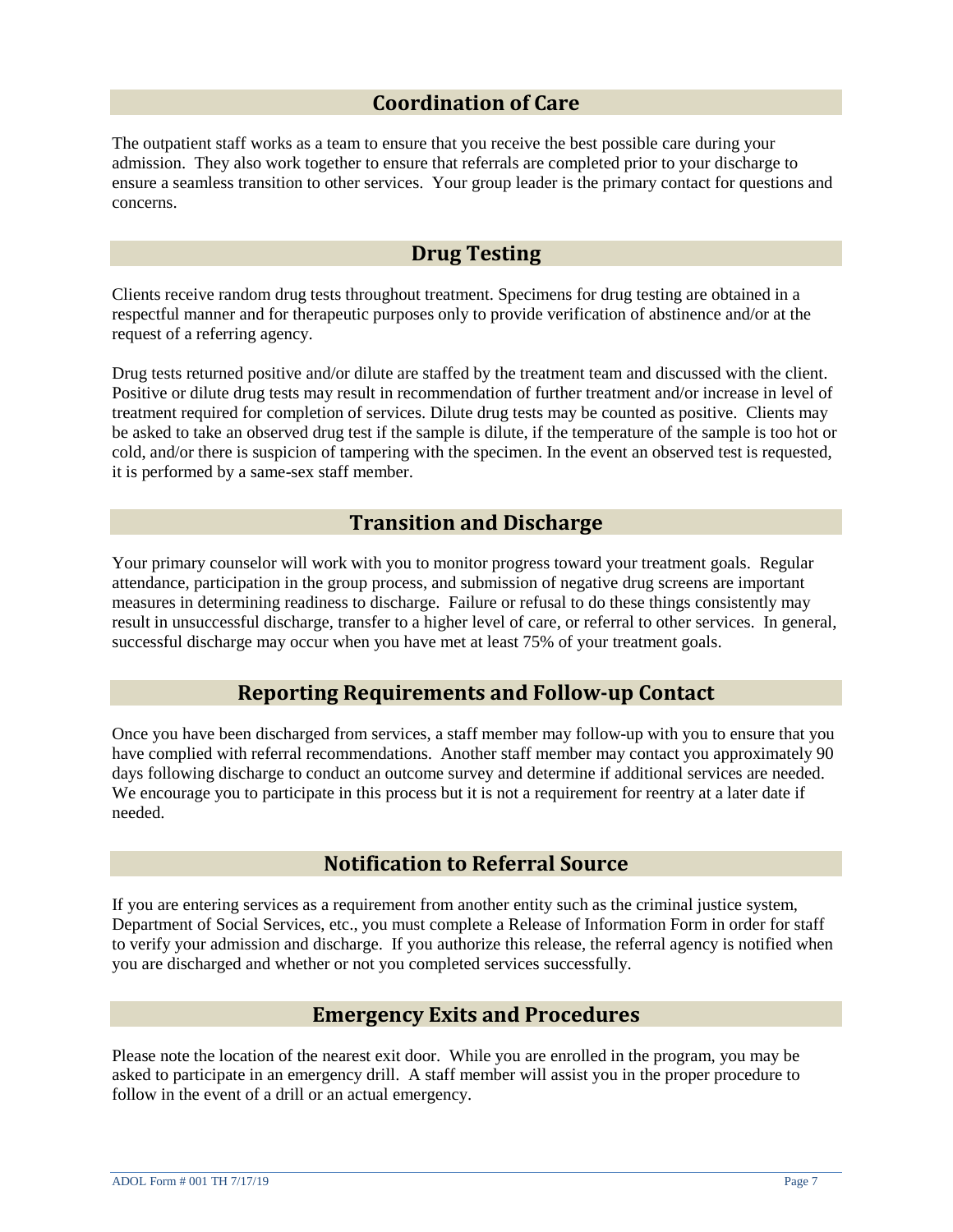#### **Behavior Policy and Loss of Privileges**

<span id="page-8-0"></span>There are no additional privileges above and beyond the rights noted above that are granted or denied to outpatient clients. However, in order to ensure the safety of clients and staff and to provide effective treatment, Phoenix Center does not tolerate disruptive and/or violent behavior. You may be administratively discharged for the following behaviors: violating another client's confidentiality, committing a crime on Phoenix Center property or against Phoenix Center property, aggression toward another client or staff member, continued refusal to participate in outpatient services, selling drugs or any other inappropriate item, inappropriate sexual activity and threats of harm toward another client or staff member. If you are administratively discharged you may be referred elsewhere for continued services. Please dress appropriately for all services. This means appropriately fitting shirt, dress, pants, shorts, etc. It also means not wearing any clothing which contains alcohol or other drug related themes. Please do not wear pajamas or bedroom slippers. If you are dressed inappropriately, you may be asked to leave and your referral source may be notified if it becomes an ongoing problem.

There are cameras throughout the building and property. These cameras are monitored by staff for security purposes. Cell phones are allowed in the building but should be turned off when speaking to staff and during sessions. Neither clients nor visitors should not take photos, videos, or otherwise record other clients, staff, or visitors. This violates the privacy of clients and compromises the therapeutic relationship with staff.

#### **Smoking and Other Tobacco Products**

<span id="page-8-1"></span>Not only is smoking horrible for your health and illegal if you are under the age of eighteen, continuing to smoke cigarettes while trying to quit alcohol or other drugs actually increases your odds of relapsing. Smoking is not permitted for anyone under the age of 18 anywhere in the building, on the grounds or on properties adjacent to Phoenix Center. **If you are caught smoking, you will be required to attend a four hour course on a Saturday at your expense. The cost is \$25.00, which insurance and Medicaid does not cover.** The full amount is due at the time of the scheduled class. If caught smoking, this class must be successfully completed and the fee paid prior to being eligible for successful completion of services.

#### **Prohibited Items**

<span id="page-8-2"></span>In order to maintain a safe environment that is conducive to treatment and recovery, the following items may not be brought onto the premises: alcohol of any form, illegal drugs, prescription drugs for which you do not have a valid prescription and weapons or items that can be used as weapons. If you bring a non-prescription or prescription drug for which you have a valid prescription, you must retain control of the medication the entire time you are on the premises. This includes areas both inside and outside the building. Individuals under the age of 18 are not permitted to have tobacco products on the premises.

#### **Contact Information**

<span id="page-8-3"></span>The main contact number for Phoenix Center is (864) 467-3790. This phone line is answered from 8:30 am to 8:00 pm, Monday through Thursday. On Fridays, the phone is answered from 8:30 am to 5:00 pm. An administrative staff person is here during these times to assist you with questions or to take payments. For immediate assistance in the event of a crisis, you may contact the Teen Crisis Line by calling (864) 271-8888.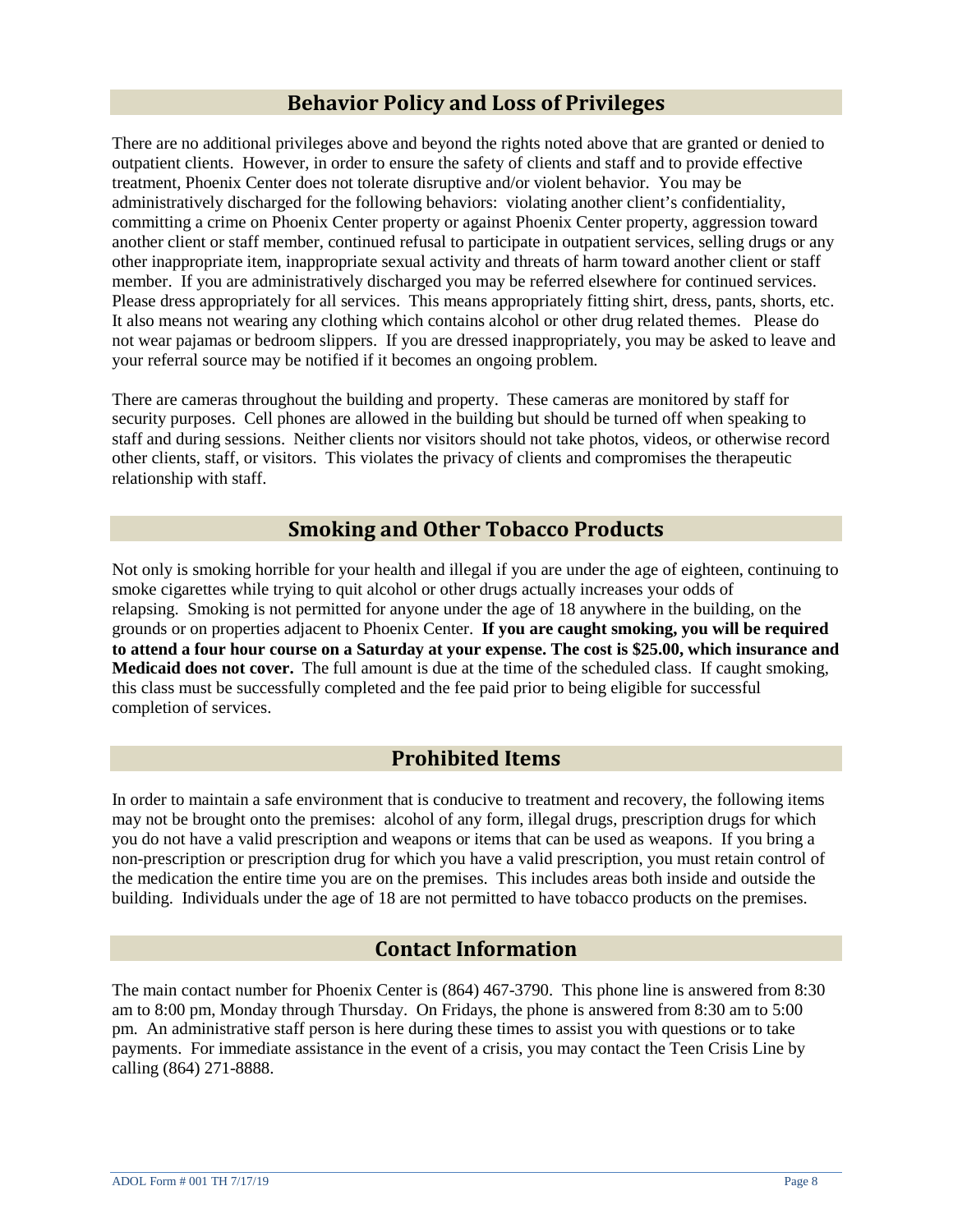#### **Closures or Delays Due to Bad Weather**

<span id="page-9-1"></span><span id="page-9-0"></span>If our office is closed or opening on a delayed schedule, it is posted on local news channels including WSPA channel 7 Spartanburg and WYFF channel 4 Greenville. You may also call the main number (864) 467-3790 for a recorded message regarding late openings, cancellations, or closures.

#### **Specific Services**

Most sessions are provided in a group setting but individual and family counseling is also available as requested. Phoenix Center services include Outpatient and Intensive Outpatient for adults and adolescents, Residential Treatment for adolescents, Residential Treatment for women who are pregnant or parenting children under the age of 7, Adult Detoxification, a Gambling Curriculum, Offender Based Intervention, ADSAP, Urine Drug Screening, HIV Testing, Peer Support, Family Support and Alumni Support. If you are interested in hearing more information about any of these services, please ask a staff member to assist you.

#### **Unauthorized Areas**

<span id="page-9-2"></span>For the health and safety of everyone, child  $\&$  adolescent clients are only allowed in the child  $\&$ adolescent area. All other parts of the building and grounds are off limits unless you are under the direct supervision of a parent, guardian, or counselor.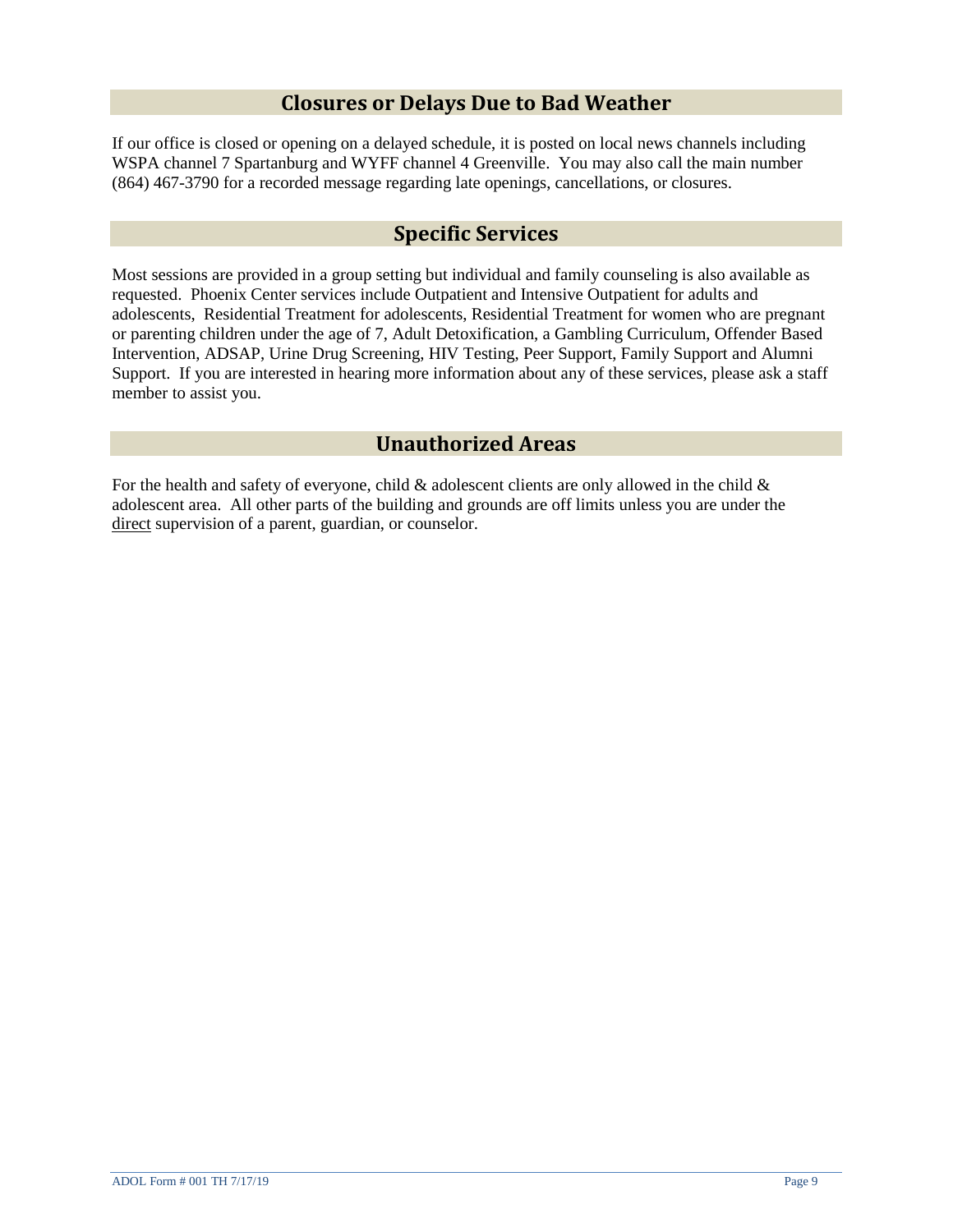# <span id="page-10-0"></span>**NOTICE OF PRIVACY and CONFIDENTIALITY PRACTICES**

#### **Effective August 11, 2017**

#### **THIS NOTICE DESCRIBES HOW HEALTH INFORMATION ABOUT YOU MAY BE USED AND DISCLOSED AND HOW YOU CAN GET ACCESS TO THIS INFORMATION. PLEASE REVIEW IT CAREFULLY.**

This Notice of Privacy Practices is provided to you as a requirement of the Health Insurance Portability and Accountability Act (HIPAA) and Federal Regulation 42 C.F.R. Part 2. This Notice describes the privacy practices of Greenville County Commission on Alcohol and Drug Abuse – doing business as "The Phoenix Center" and its facilities listed on the back page of this Notice (collectively "The Programs" or individually a "Program"). When your protected health information is used or disclosed, we are required by law to abide by the terms of this privacy notice, or any other Notice of Privacy Practices that is currently in effect at the time of the use or disclosure, and to provide you with notice of our legal duties with respect to your protected health information.

- I. **Acknowledgement of Receipt of this Notice**. You will be asked to provide a signed acknowledgement of your receipt of this Notice to ensure that you are aware of the possible uses and disclosures of your protected health information and privacy / confidentiality rights. Delivery of services is not conditioned upon your signature. If you decline to provide a signed acknowledgement, we will continue to provide treatment to you, and will use and disclose your protected health information as described in this Notice.
- II. **Privacy and Confidentiality.** As an alcohol and other drug treatment provider, the Programs are covered by two distinct federal laws that protect the privacy and confidentiality of information about your health, health care, and payment for services. In addition, there are state laws that may provide additional protections for your health information.
	- A. Privacy **–** The Health Insurance Portability and Accountability Act (HIPAA) Privacy Regulations (45 CFR Parts 160 and 164) protect all health information which identifies an individual, without limit to the type of information.
	- B. Confidentiality Federal law also protects the Confidentiality of Alcohol and Drug Abuse Patient Information (42 CFR Part 2) as it relates to health information that identifies you as being a patient in a federally assisted alcohol or other drug treatment program, or as having an alcohol or other drug related problem. This includes information if you have applied for, participated in, or received an interview, counseling or any other service from a federally assisted alcohol or other drug treatment program.
	- C. State Law **–** Several state laws protect health information gathered by certain licensed health care providers, such as physicians, counselors, and mental health professionals. (SC Code §§44-22-90; 19-11-95; 40-75-190).
- III. **Your Health Information** will be handled by the Programs in compliance with all applicable laws. Where one law provides more protection for your information than another, the Programs will follow the stricter law. All uses and disclosures of your health information will be limited to that information necessary to carry out the purpose of the disclosure. The Programs will comply with applicable law regardless of whether the person seeking the information already has it, has other means of obtaining it, is a law enforcement or other official, or has obtained a subpoena.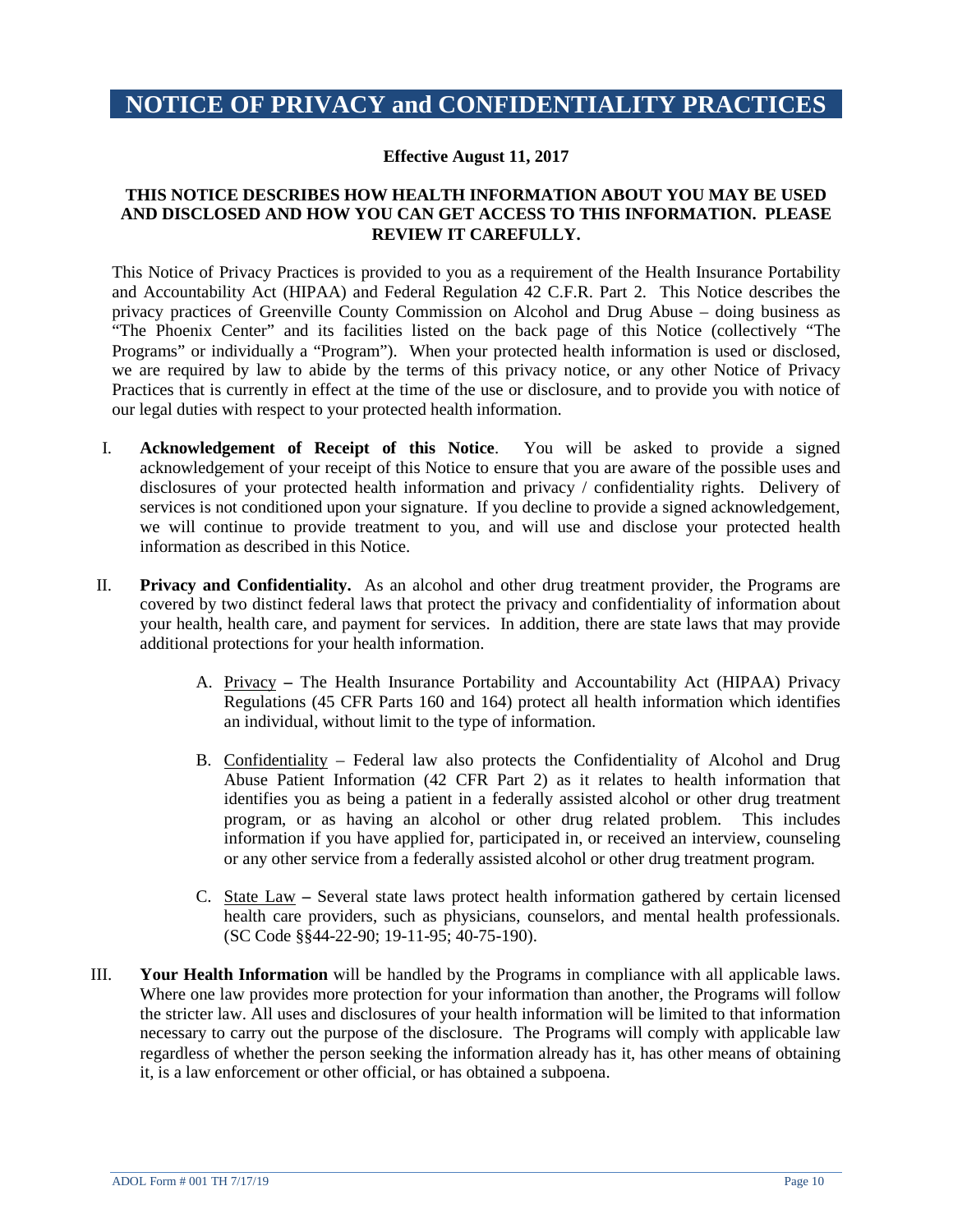#### IV. **Uses and Disclosures of Health Information WITH Your Consent.**

- A. Form of Consent or Authorization. We may use or disclose your protected health information if you have signed a written consent or authorization form that meets the requirements of HIPAA and/or 42 CFR Part 2. Except for the limited circumstances described below, the Programs will not use or disclose your protected health information for any purpose unless you give us your written consent or authorization. Circumstances that may require written consent or authorization include disclosure of information to your family physician, your probation officer, or the Department of Social Services and Guardian ad Litem, or our use of your protected health information for marketing purposes.
- B. Revocation of Consent or Authorization. If you give us a consent or authorization, you can withdraw or amend it at any time. To withdraw your consent or authorization, deliver or fax a written revocation to the **Privacy Officer at PO Box 1948 Greenville, SC 29602 or fax: (864) 467-3948**. If you revoke your consent or authorization, we will no longer use or disclose your protected health information as allowed by your written consent or authorization, except to the extent that we have already relied on your permission to do so.
- C. Your Presence in Certain Programs and Facilities. We must obtain your written consent or authorization or receive a valid court order accompanied by a subpoena before we can acknowledge to any third party your presence in any of our Programs or part of a facility that is publicly identified as a place where only alcohol or other drug abuse diagnosis, treatment or referral is provided.

#### V. **Uses and Disclosures Health Information WITHOUT Your Consent.**

A. Your Treatment. We may use or disclose your protected health information without your consent or authorization to communicate information between or among Program personnel having a need for the information in connection with your diagnosis, treatment, or referral for medical and behavioral health services, including substance abuse prevention, intervention, and treatment. Otherwise, you must sign a written consent or authorization before we can share your information with other treatment providers outside the Program who are providing, managing, and coordinating your overall care.

> For example, we may disclose your protected health information without your consent to a counselor or case manager within our Programs so he or she can make decisions related to your care. If you consent in writing, we may disclose information to a pharmacist about other drugs you have been prescribed to avoid potential adverse interactions.

B. Payment for Services. We may use or disclose your protected health information without consent or authorization to personnel in our billing department so a bill can be prepared for services rendered. You must give your written consent for us to bill and collect payment from a third party (including your insurance company), and for us to obtain prior approval or determine whether your insurer will pay for the treatment.

> For example, we can bill you directly for services received from a Program. We need your written consent to give your health plan information about a planned drug screening so your health plan will preauthorize payment for the screening.

C. Health Care Operations. We may use or disclose your protected health information without your consent or authorization internally with those who have a need for the information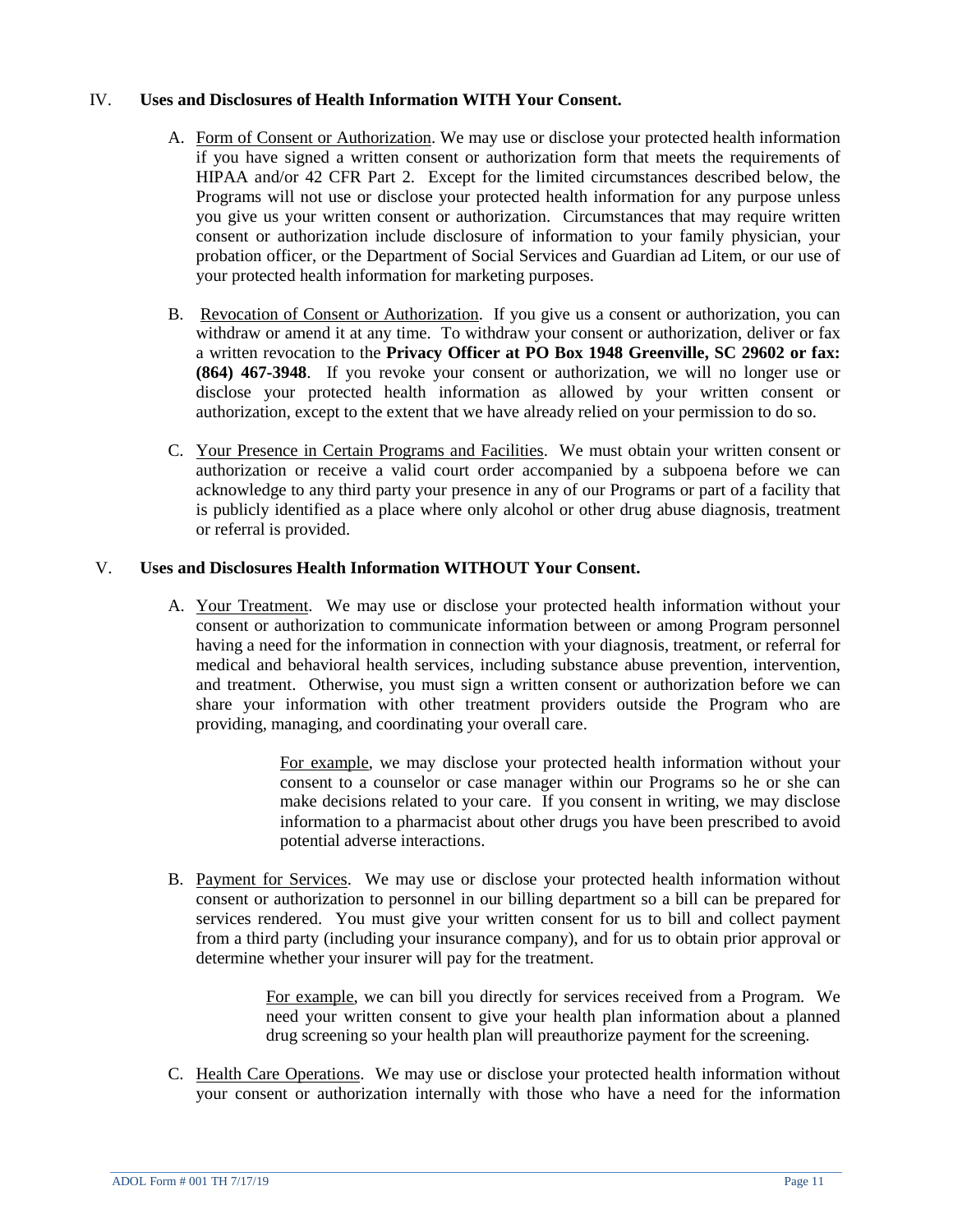performing administrative, business management, quality assurance, internal audit, and educational functions. We may disclose information to government agencies that regulate one of our Programs (like state licensing or certification agencies), and peer review organizations that conduct program audits or evaluations (like the Commission on Accreditation of Rehabilitation Facilities). Any reports compiled by as a result of these health care operations activities will not disclose your personal identity.

> For example, we may use or disclose your protected health information to conduct competence and qualification evaluations of our staff that care for you. We may use health information to help us decide what additional services we should offer, how we can improve efficiency, or whether certain treatments are effective.

- D. Business Partners**.** We may enter into written agreements with qualified persons or organizations that perform services on our behalf or assist the Programs in performing a function or service. These business partners typically provide data processing, bill collecting, laboratory analysis, medical direction, and legal or accounting services. The services provided by our business partners may require the use or disclosure of your protected health information by the business partner, and we may make disclosures to these business partners and they may use your protected health information in their work for us without your consent or authorization.
- E. Court Orders. Your protected health information may be used or disclosed in a manner authorized by a valid court order that meets the requirements of 42 CFR Part 2 accompanied by a subpoena. Both you and the Program will be notified by the Court if a petition is made to permit the use or disclosure of your protected health information.
- F. Medical Emergencies. We may disclose your protected health information to medical personnel to the extent necessary to treat a condition which poses an immediate threat to your health and which requires immediate intervention.
- G. Crimes on Center Premises. We may disclose your protected health information to law enforcement officers if you commit a crime on our premises or against Program personnel, or as required by state law if your threat to commit such a crime results in an emergency and law enforcement intervention is needed to prevent you from harming yourself or others. In such instances, we may only disclose the circumstances of the incident, your patient status, your name and address, and your last known whereabouts.
- H. Child Abuse or Neglect. We may disclose your protected health information to law enforcement and/or the Department of Social Services where mandated by state law (SC Code §63-7-310) to report information received by Program personnel in their professional capacity which gives them reason to believe that a child has been or may be abused or neglected, as defined in SC Code §63-7-20. After the initial report, we will abide by the privacy and confidentiality restrictions described above in making any further disclosures.
- VI. **Minor Patients**. Married minors and any minor who has reached the age of 16 may consent to Program services under state law. If a minor acting alone has consented to Program services, then any written consent or authorization for the use or disclosure of the minor's protected health information may be given only by the minor. This includes disclosures to the minor patient's parent or guardian. We may require a minor to authorize disclosures that are needed to obtain reimbursement for services rendered to the minor, and may refuse to provide services to the minor unless this authorization is obtained.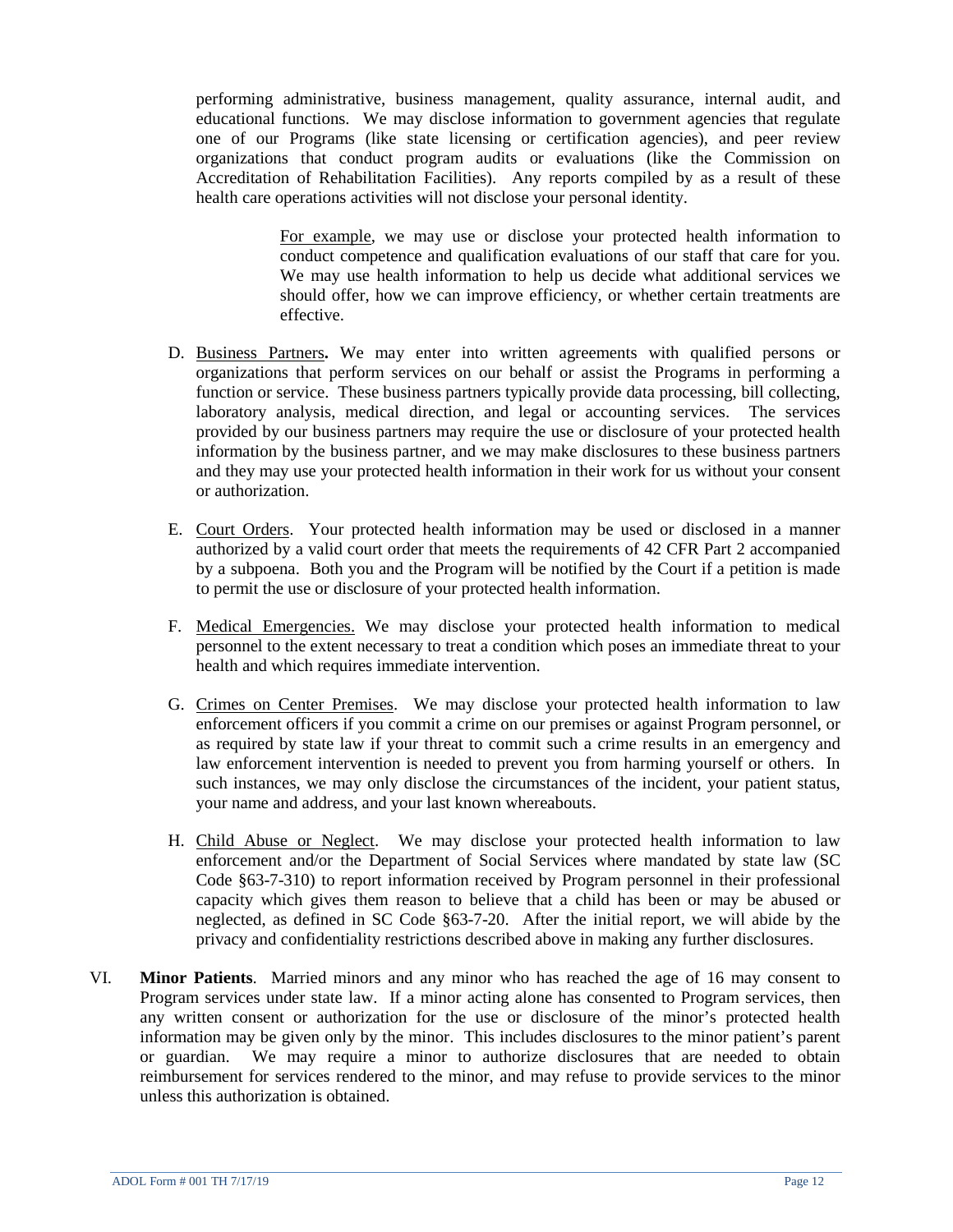VII. **Incompetent or Deceased Patients**. If you are legally deemed to not have the capacity to manage your own affairs, any required consent or authorization may be given by your legal guardian or other person authorized by state law to act on your behalf. Protected health information of deceased patients may be disclosed through the consent or authorization of a personal representative or executor appointed by the Probate Court, or if no appointment is made, by your spouse or other responsible family member.

#### VIII. **Your Individual Rights Regarding the Privacy of Protected Health Information.**

You have certain rights regarding the privacy of your protected health information, which are listed below. If you want to exercise any of your rights, you must do so in writing. In some cases we may charge you for the costs of providing materials to you. You can get more information about how to exercise your rights and about any costs that we may charge by contacting the Privacy Officer at (864) 467-2632.

- A. Right to Inspect and Copy. With some exceptions, you have the right to request access to your patient record so that you may review and/or get a copy of the record. For the portion of your patient record maintained in an electronic format, you may request we provide that information to or for you in an electronic format. You can make your request to the **Privacy Officer at PO Box 1948 Greenville, SC 29602 or fax: (864) 467-3948**. We will act upon your request no later than 30 days after its receipt. We may charge a fee for searching for your record, and a fee per each page copied. We may deny your request to inspect and/or copy your record or portions of your record in certain limited circumstances. If you disagree with a decision made about access to your records, please contact the **Privacy Officer at PO Box 1948 Greenville, SC 29602 or fax: (864) 467-3948**.
- B. Right to Amend Your Record. You have the right to request an amendment to health information kept in your patient record. We will require that you provide a reason for the request, and may deny your request for an amendment if the request is not properly submitted, or if it asks us to amend information that (a) we did not create (unless the source of the information is no longer available to make the amendment); (b) is not part of the health information that we keep; (c) is of a type that you would not be permitted to inspect and copy; or (d) is already accurate and complete. If your request is accepted, you will be notified of the acceptance and a copy of the amendment will become a permanent part of your patient record. We may make an amendment to an electronic record by identifying the affected record(s) and appending or providing a link to the location of the amendment. We will work with you to obtain your consent or authorization so that we may notify any relevant persons with whom the amendment needs to be shared. You may make a request for an amendment to the **Privacy Officer at PO Box 1948 Greenville, SC 29602 or fax: (864) 467-3948**.
- C. Right to an Accounting of Certain Disclosures. You have the right to request a list and description of certain disclosures by us of your health information made during the 6 years prior to the date of your request. This does not include disclosures to you, those authorized by your written consent, or those permitted by law without your consent or authorization as described above.
- D. Right to Request Restrictions. You have the right to request a restriction or limitation on the protected health information we use or disclose. This can be done by refusing to sign an information release or authorization, or by amending the description of information to be disclosed. This can also be done by requesting that we not disclose protected health information to your health plan, if the disclosure is for payment of a service for which you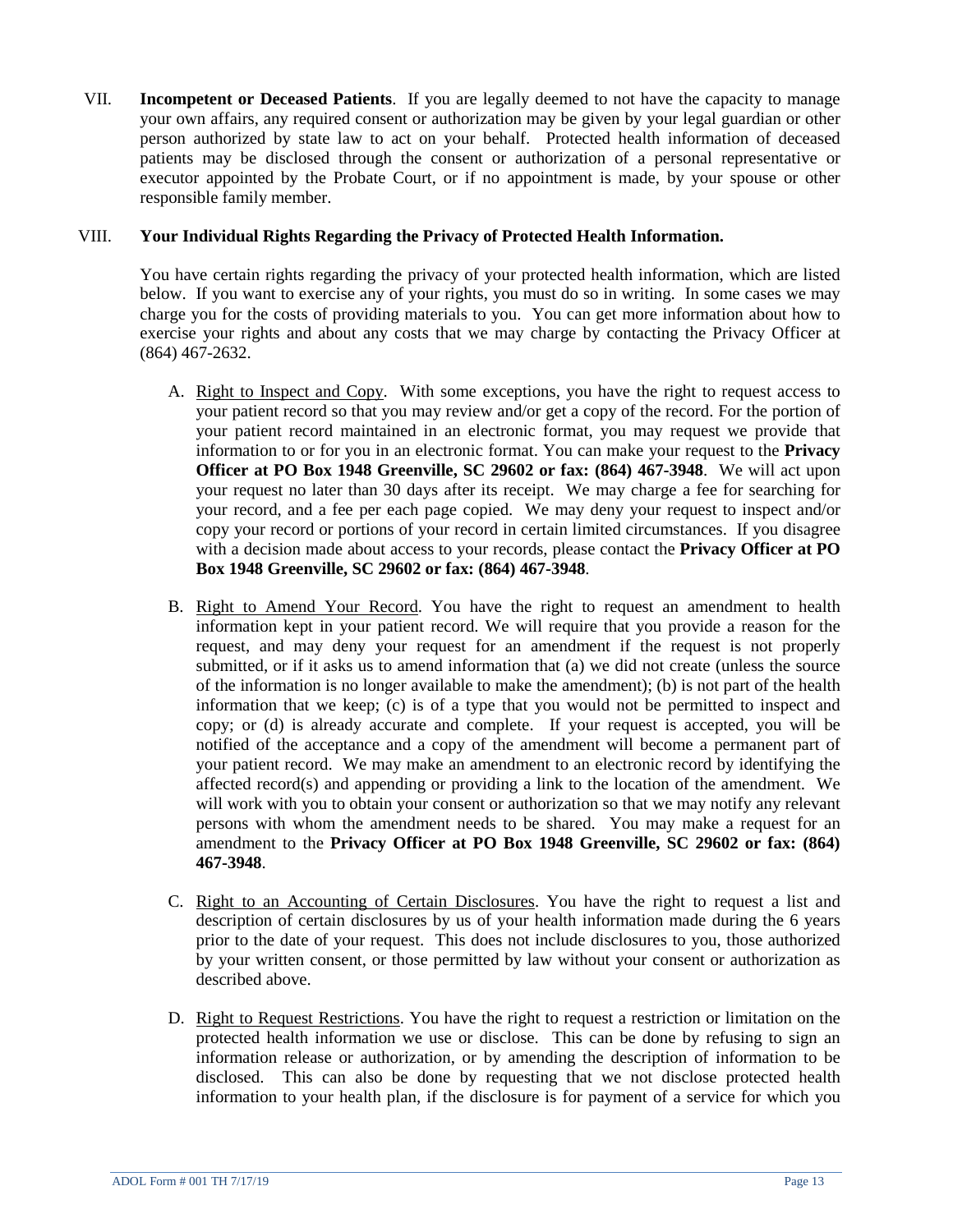have paid us in full (out of pocket). You also have the right to request additional restrictions on the use and disclosure of your protected health information as it is used for treatment, payment, or health care operations. Except for disclosures to your health plan where you have paid out of pocket, we are not required to agree to your request for additional restrictions. If you wish to request restrictions, please contact the **Privacy Officer at PO Box 1948 Greenville, SC 29602 or fax: (864) 467-3948**. Any time we agree to such a restriction, it must be in writing and signed by the Privacy Officer serving as Privacy Officer or his or her designee.

- E. Right to Request Confidential Communications. You have the right to request that we communicate with you about health matters in a certain way or at a certain place in order to further protect your confidentiality. We will accommodate reasonable requests. For example, you can ask that we only contact you at work or by email, or send bills to a different address than your home.
- F. Right to a Paper Copy of This Notice. Upon request, we will provide you with a paper copy of this Notice, regardless of whether you may have previously agreed to receive the Notice electronically.
- G. Right to be Notified of a Breach. You will be notified if we discover a breach (a compromise in privacy or confidentiality) has occurred in your unsecured protected health information, or if we have reason to believe that your unsecured protected health information has been accessed, acquired, or disclosed to an unauthorized third party as a result of the breach. We are required to notify you within 60 days of discovery of a breach.
- IX. **Revisions to this Notice.** We have the right to change this Notice and to make the revised or changed Notice effective for protected health information we already have about you, as well as any information we receive in the future. Except when required by law, a material change to any term of the Notice may not be implemented prior to the effective date of the Notice in which the material change is reflected. We will post the revised Notice at our Program locations and on our website at [www.phoenixcenter.org](http://www.phoenixcenter.org/) and provide you a paper or electronic copy of the revised Notice upon your request.
- X. **Effective Date.** This Notice of Privacy Practices is effective January 1, 2014.

You have the right to communicate concerns or complaints if you feel your privacy and/or confidentiality rights have been violated, without fear of prejudice or penalty. For further information about your privacy or confidentiality rights, or if you are concerned that your rights have been violated, or if you have any questions about this Notice, please contact the Privacy Officer at (864) 467-2632. You may file a written complaint with the Secretary of the Department of Health and Human Services. You may also file a complaint with the Office of Civil Rights at the regional office at U.S. Department of Health and Human Services, Sam Nunn Atlanta Federal Center, Suite 16T70, 61 Forsyth Street, S.W., Atlanta, GA 30303-8909 (Phone (800) 368-1019). Violation of federal law and regulations on Confidentiality of Alcohol and Drug Abuse Patient Records is a crime and suspected violations may be reported to the United States Attorney, District of South Carolina (See 42 U.S.C. 290dd-3 and 42 U.S.C. 290ee-3 for Federal laws and 42 CFR part 2 for Federal regulations) at (864) 282-2100 or by mail at One Liberty Square Building 55 Beattie Place Suite 700 Greenville, SC 29601. You may also contact the Center for Substance Abuse Treatment at (240) 276-1660.